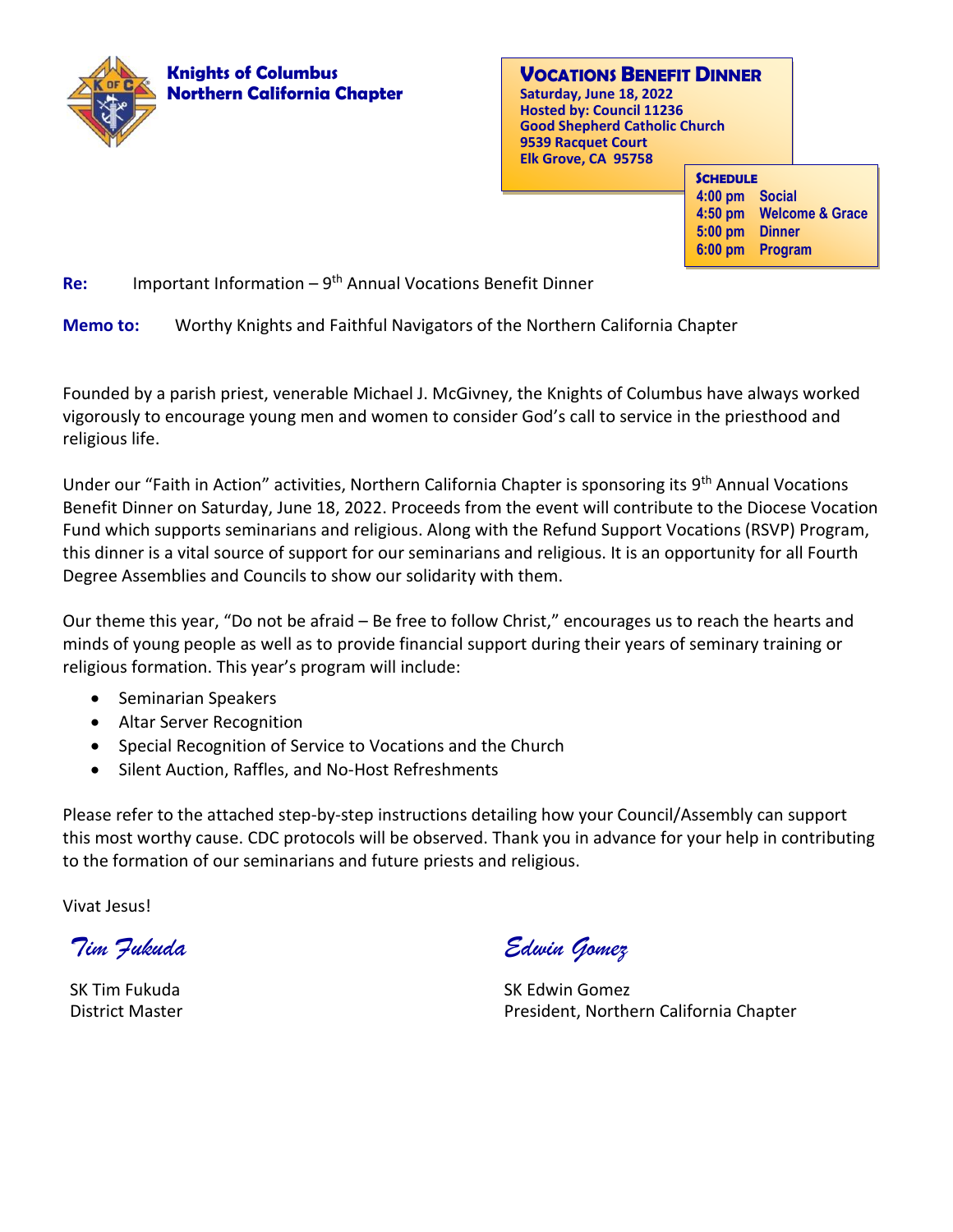

**Knights of Columbus Northern California Chapter**

**VOCATIONS BENEFIT DINNER Saturday, June 18, 2022 Hosted by: Council 11236 Good Shepherd Catholic Church 9539 Racquet Court Elk Grove, CA 95758**

**SCHEDULE 4:00 pm Social 4:50 pm Welcome & Grace 5:00 pm Dinner 6:00 pm Program** 

## **9 th ANNUAL VOCATIONS BENEFIT DINNER Saturday, June 18, 2022**

## **INSTRUCTIONS FOR GRAND KNIGHT / FAITHFUL NAVIGATOR**

- 1. Encourage members of your Council/Assembly to participate in the Vocation Dinner. Their participation is vital and essential for the support of religious vocations. This is an opportunity to meet Diocese of Sacramento seminarians and to honor Altar Servers.
- 2. Purchase a table(s) for members of your Council/Assembly as well as parishioners to attend the Vocation Dinner. Reservations may be made at \$50 each or \$350 for a table of 8.
- 3. If your Council/Assembly is not able to attend the Dinner, please consider donating to the Vocation Benefit Dinner Fund for the extraordinary education and formation expenses of our seminarians.
- 4. Honor your parish priest(s) as your guest(s) for the dinner.
- 5. Invite your Youth and Young Adult Ministers and Leaders to attend the dinner.
- 6. Invite an altar server(s) and his/her parents to attend the dinner as guest(s) of your Council/Assembly. Please submit names of your altar servers by June 4, 2022 to ensure that certificates will be ready in time for recognition by Bishop Jaime Soto to be given at the benefit dinner.
- 7. The program will also include a silent auction & raffle. To make the Vocation Dinner more successful, each council/assembly is being asked to provide a gift basket for the raffle or an item for the silent auction.
- 8. **Please mail checks and Table Reservation Request Form by JUNE 4, 2022 to: George Bagley,** *Chapter Vocations Chair* **1091 Red Mulberry Court, Vacaville, CA 95687-8001**
	- ⚫ **Make checks payable to:** *Knights of Columbus Council 11236*
	- ⚫ **Memo:** *2022 Vocations Benefit Dinner*